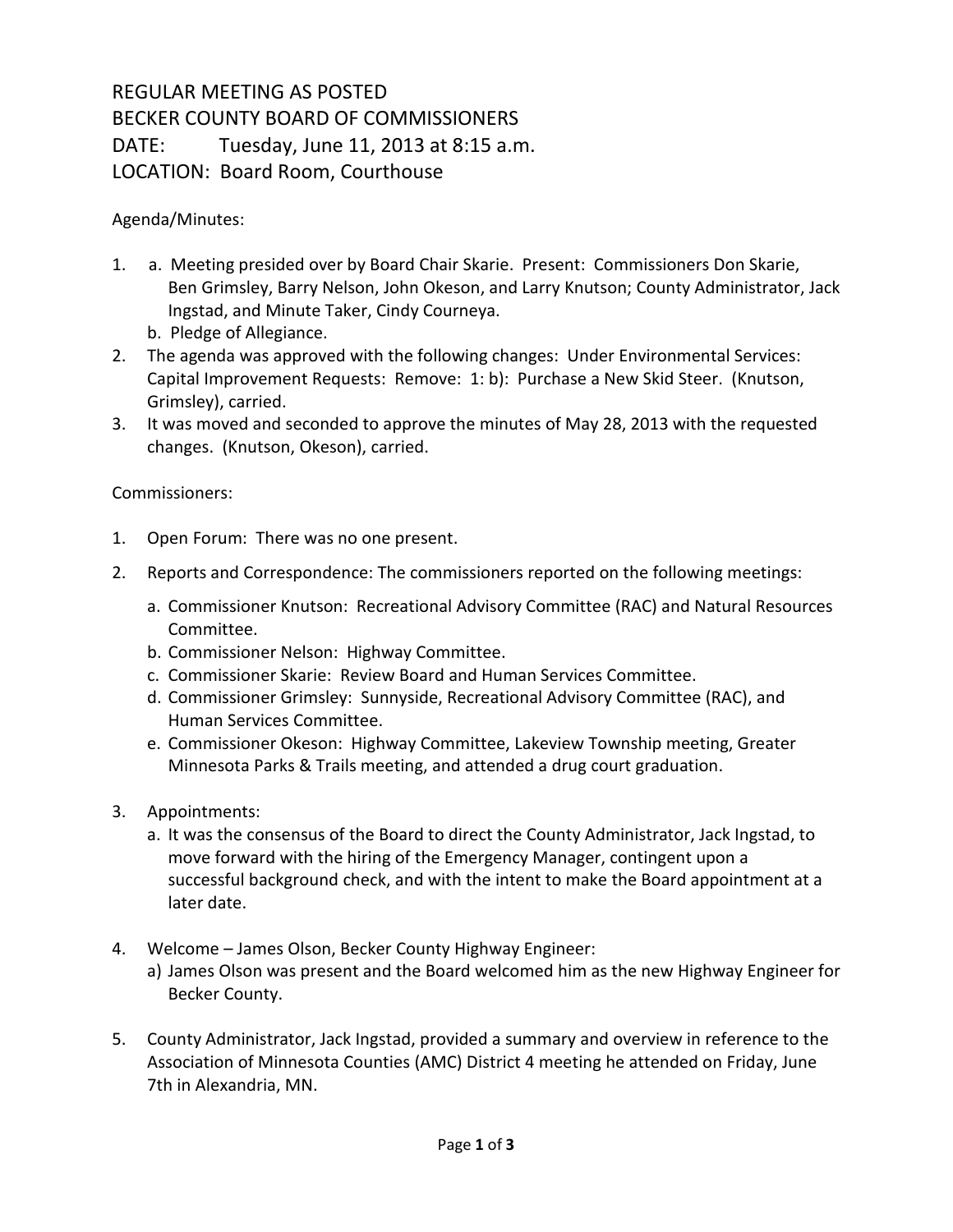Auditor-Treasurer: Licenses and Permits: Ryan Tangen presented:

1. There were none.

Finance Committee: Ryan Tangen presented:

- 1. Auditor-Treasurer, Ryan Tangen, presented an update on the process for moving the County over to Centralized Accounting, with the intent to implement by December 2013.
- 2. It was moved and seconded to approve the regular claims, over 90-day claims, additional claim, and Auditor's Warrants:
	- a. Over 90-Days:
		- i. MN State Law Library in the amount of \$250.00 due to routing of invoice.
		- ii. Tweeton Refrigeration in the amount of \$16,499.00 due to timing of bill and work.
	- b. Additional Claim:
		- i. Detroit Lakes Newspapers in the amount of \$2,003.14.
	- c. Auditor's Warrants: (Tuesday Bills):
		- i. 05/28/2013 in the amount of \$8,164,609.00.
		- ii. 05/29/2013 in the amount of \$4,189.72.
		- iii. 05/30/2013 in the amount of \$3,363.00.
		- iv. 06/04/2013 in the amount of \$15,792.02.

(Okeson, Knutson), carried.

- 3. It was moved and seconded to approve the purchase of additional features for the new payroll software system, with Implementation Specialists, and with the revised proposal at \$72,783.98. (Nelson, Okeson), carried.
- 4. It was moved and seconded to approve the three-year cost allocation audit contract with Government Management Group (GMG), for the years ending 2012, 2013, and 2014, at a cost of \$4,750 per year. (Okeson, Nelson), carried.
- 5. It was moved and seconded to accept the Cash Comparison and Investment Summary for April 2013, as presented. (Nelson, Grimsley), carried.
- 6. It was moved and seconded to accept a donation to the County in the amount of \$50.00. (Okeson, Knutson), carried.
- 7. It was moved and seconded to approve the application for a Hazardous Materials Emergency Planning Grant in the amount of \$7,500, with a 20% County match, and the acceptance of the grant, if offered, and also to authorize the County Administrator, Jack Ingstad, to sign said agreement. (Knutson, Okeson), carried.
- 8. It was moved and seconded to approve an agreement with the Clay-Wilkin Community Health Board for a Statewide Health Improvement Project (SHIP) Grant and a Community Transformation Grant (CTG), and to use requested funds for pre-approved activities and equipment. (Okeson, Nelson), carried.

Environmental Services: Steve Skoog presented:

1. It was moved and seconded to approve the purchase of two (2) thirty cubic yard hook style roll-off containers for the Osage Transfer Facility, at a cost of \$8,500. (Knutson, Nelson), carried.